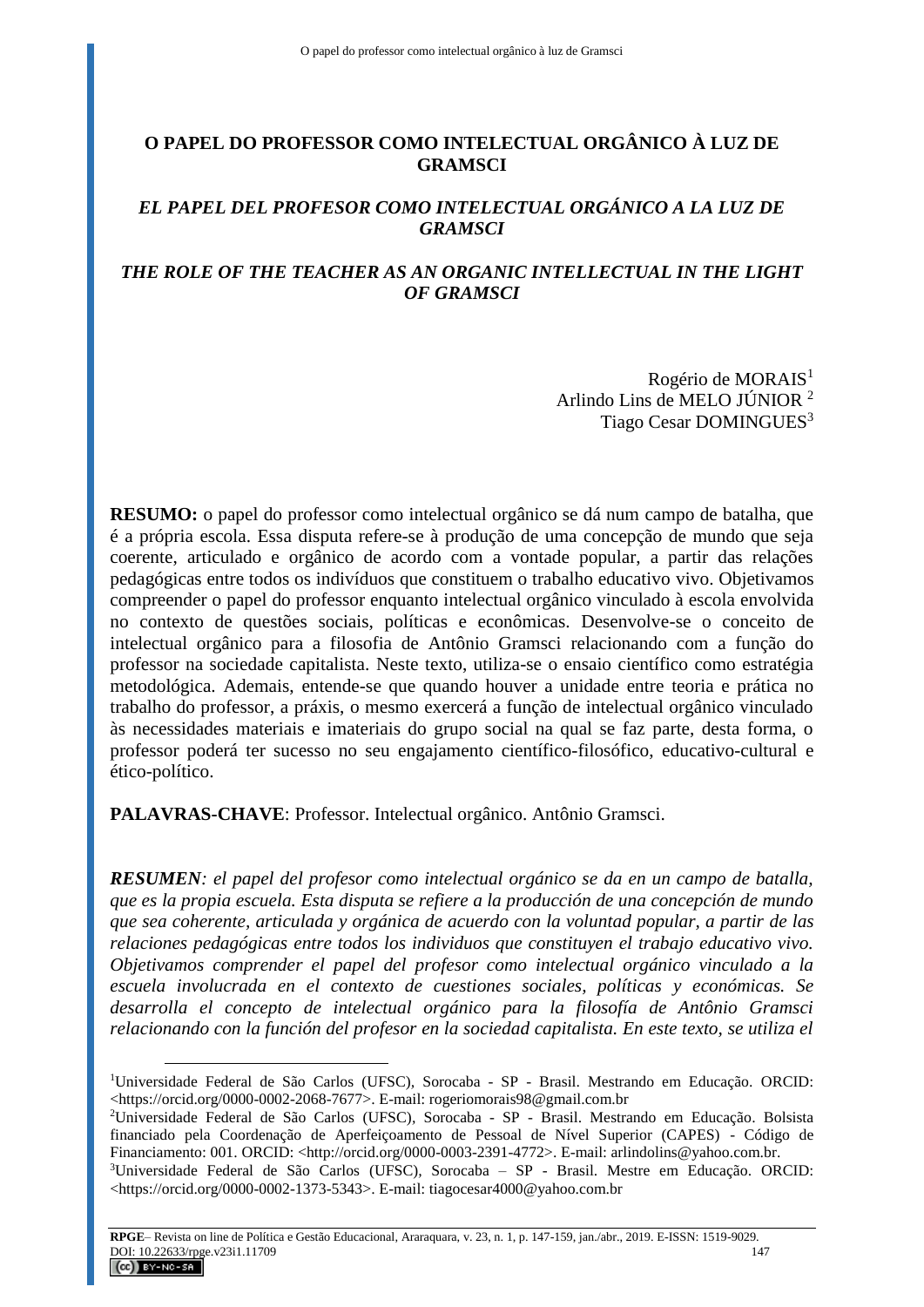*ensayo científico como estrategia metodológica. Además, se entiende que cuando haya la unidad entre teoría y práctica en el trabajo del profesor, la praxis, el mismo ejercerá la función de intelectual orgánico vinculado a las necesidades materiales e inmateriales del grupo social en que se forma parte, de esta forma, el profesor puede tener éxito en su compromiso científico-filosófico, educativo-cultural y ético-político.*

*PALABRAS CLAVE: Maestro. Intelectual orgánico. Antônio Gramsci.*

*ABSTRACT: the teacher's role as an organic intellectual takes place on a battlefield, which is the school itself. This dispute refers to the production of a conception of the world that is coherent, articulated and organic according to the popular will, starting from the pedagogical relations between all the individuals that constitute the living educational work. We aim to understand the role of the teacher as an organic intellectual linked to the school involved in the context of social, political and economic issues. The concept of organic intellectual for the philosophy of Antônio Gramsci is developed, relating to the role of the teacher in capitalist society. In this text, the scientific essay is used as a methodological strategy. In addition, it is understood that when there is a unity between theory and practice in the teacher's work, praxis, the same will exercise the function of organic intellectual linked to the material and immaterial needs of the social group in which the teacher can succeed in its scientific-philosophical, educational-cultural and ethical-political engagement.*

*KEYWORDS: Teacher. Organic Intellectual. Antônio Gramsci.*

## **Introduction**

To think of the role of the teacher as an organic intellectual is to conceive of the school built up in pedagogical relationships among all the individuals that constitute the living educational work. Thus, the role of the teacher should refer to an awareness of the contrasts between the type of society and culture that he/she represents for him/herself and his/her students, this is to accelerate, direct and discipline a humanizing formation (GRAMSCI, 2004). Therefore,

> Gramsci's pedagogical proposals ... began to take on more concrete forms as he [Gramsci] organized his cultural political practice in the light of the political-economic events of northern Italy, along with the struggles unfolding in impoverished southern Italy and also of the news about the events that took place in Russia (Bolshevik Revolution) and which came to him censored<sup>4</sup>. (MIGUEL, 2002, p. 03-04)

<sup>4</sup> Original text: as propostas pedagógicas gramscianas [...] começam a tomar formas mais concretas enquanto ele [Gramsci] organizava a sua prática política cultural sob á luz dos acontecimentos político-econômicos da Itália setentrional, em conjunto com as lutas que se desenvolviam na empobrecida Itália meridional e, ainda, das notícias sobre os fatos que ocorriam na Rússia (Revolução bolchevista) e que lhe chegavam censuradas.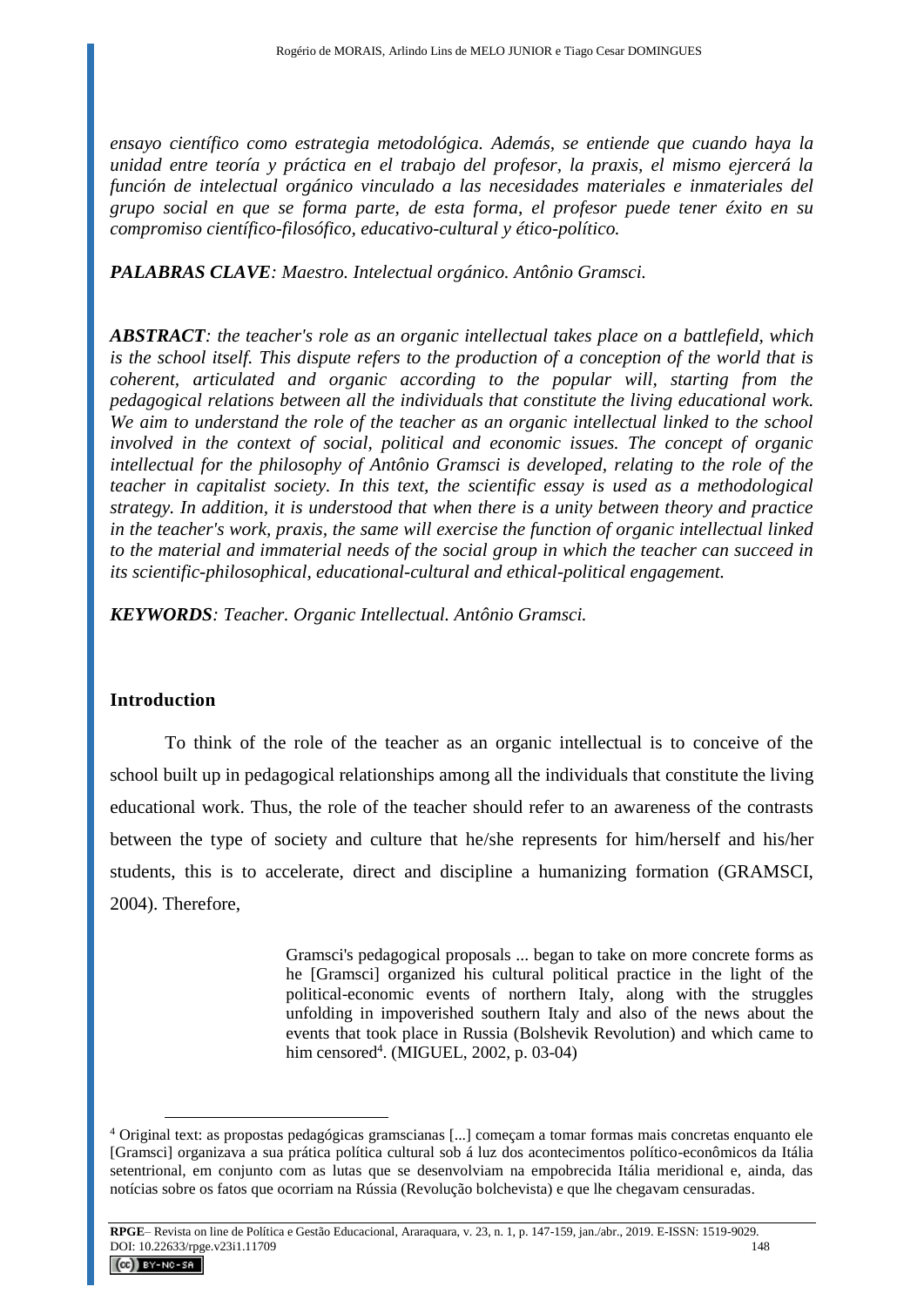Gramsci's pedagogical proposal was concretely linked to a politics socialist proposal, that is, a project to improve society in its totality by increasing the quality of social life of the subaltern class, especially in the face of the "accusations that the bourgeois school privileged children of this class that were already present, especially in Marx" (MIGUEL, 2002, p. 4).

Miguel (2002) emphasizes that the influence of the historical context that the Sardinian author lived implied directly in the elaboration of a concrete proposal of organization of the proletarian culture. Their living conditions and political practices stimulated by the workers' struggles, inspired by the Soviet experiences, contributed to elaborate a theoretical construct that intended to be the bases of a new socialist society.

Education is a social phenomenon that presents itself in the form of interaction between people in different degrees of human maturation, in a determined historical situation, being the men themselves the meaning of this interaction with regard to human elevation. Thus, men are able to educate in a systematized way when they become aware of the structural concreteness that involves social and political issues (SAVIANI, 2012). That is, the teacher as an organic intellectual should capture the social problems reflecting on them in order to formulate and achieve concrete objectives, and later, to establish from this reflection, a practice that changes their context of life. For this, the dialectical action-reflection-action movement or the philosophy of praxis should be constant (SAVIANI, 2012).

Miranda (2007) points out that class interests predominate in the scenario of Brazilian education, determined by the State, will be defined based on the interaction of political forces at stake in society. In this context, the role of the teacher in the counter-hegemonic struggle is placed. The current hegemony involves the different social interests of a capitalist minority that imposes the accomplishment of several projects unfamiliar to the popular interests. If the popular strata get social consensus around their project, the configuration of the State will result from this particular situation, that is, from the capacity of civil society to establish itself as part of the State, guiding public policies. There lies the genesis of Gramsci's expanded state theory, in which power is characterized by two elements: strength and consensus (MIRANDA, 2007, p. 04).

Martins (2008) explains that the organic intellectual can be "at the service" of political, social and economic hegemony or against it. Thus, references are made to conceptualize the function of the school in maintaining the dominant, generally oppressive structure and, at the same time, to point out germs of revolutionary possibilities through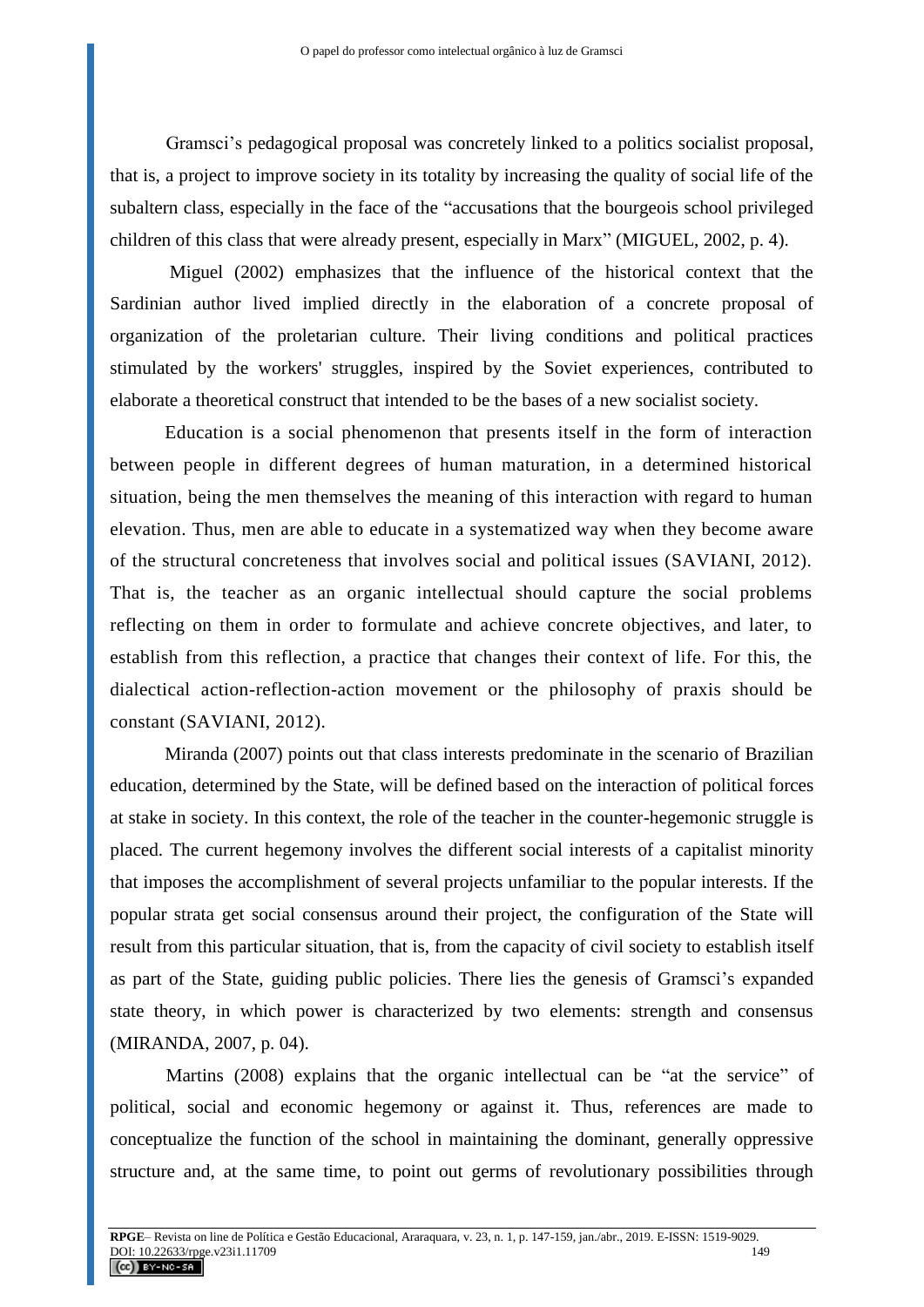historical-dialectical materialism, that is, of knowledge of reality through concrete analysis of concrete situations (MARTINS, 2008).

To consider the teacher as an organic intellectual is to think of the backbone of school pedagogical relationships. According to Gramsci, it refers to the living labor "[...] because the teacher is aware of the contrasts between the type of society and culture he represents and the type of society represented by the students" (GRAMSCI, 2001, p. 1544). The educational work carried out by the teacher possesses the potential, if exercised as an organic intellectual to the subaltern class, to connect school education with social totality, to lead the student through pedagogical processes that make them realize thier fundamental bond with the historically produced human race, and to emancipate them from the logic of the current mode of production.

Nosella and Azevedo (2012) highlight concerns regarding compliance with legal security arising from public policies related to education and school. From a Gramscian perspective on education: "The world can be transformed and education, culture can be causes of this transformation, as spaces of formation, information, reflection and consensus building in society" (NOSELLA, AZEVEDO, 2012, p. 2). Thus, in designing educational processes (for teachers and students) one should consider a type of human formation referenced in the concept of organic intellectual in Gramsci so that conscious individuals are formed of the path traveled by "... humanity produced historically and collectively by the ensembles of men" (SAVIANI, 2013, p.427), which will enable them to conceive new forms of sociability, that is, new relations of production and reproduction of social life.

Regarding the methodological aspects, in this text, we will use the scientific essay as a methodological strategy. Severino (2011) points out that the scientific essay is a welldeveloped, formal, discursive and conclusive study that consists of a logical and reflexive exposition and rigorous argumentation with a high level of interpretation and judgment of the author; in the essay, the author holds greater freedom to defend a certain position, it is used a problematization and an objective for a better textual delimitation, in addition it uses empirical and bibliographic documentation, aspects used in other types of scientific work of the human sciences and consequently education.

In the investigative process for the production of this essay, the following question emerged as the central: do teachers play or do not play the role of intellectuals from Gramsci's conception? From this, we aim to understand the role of the teacher as an organic intellectual linked to the school involved in the social, political and economic issues of hir/her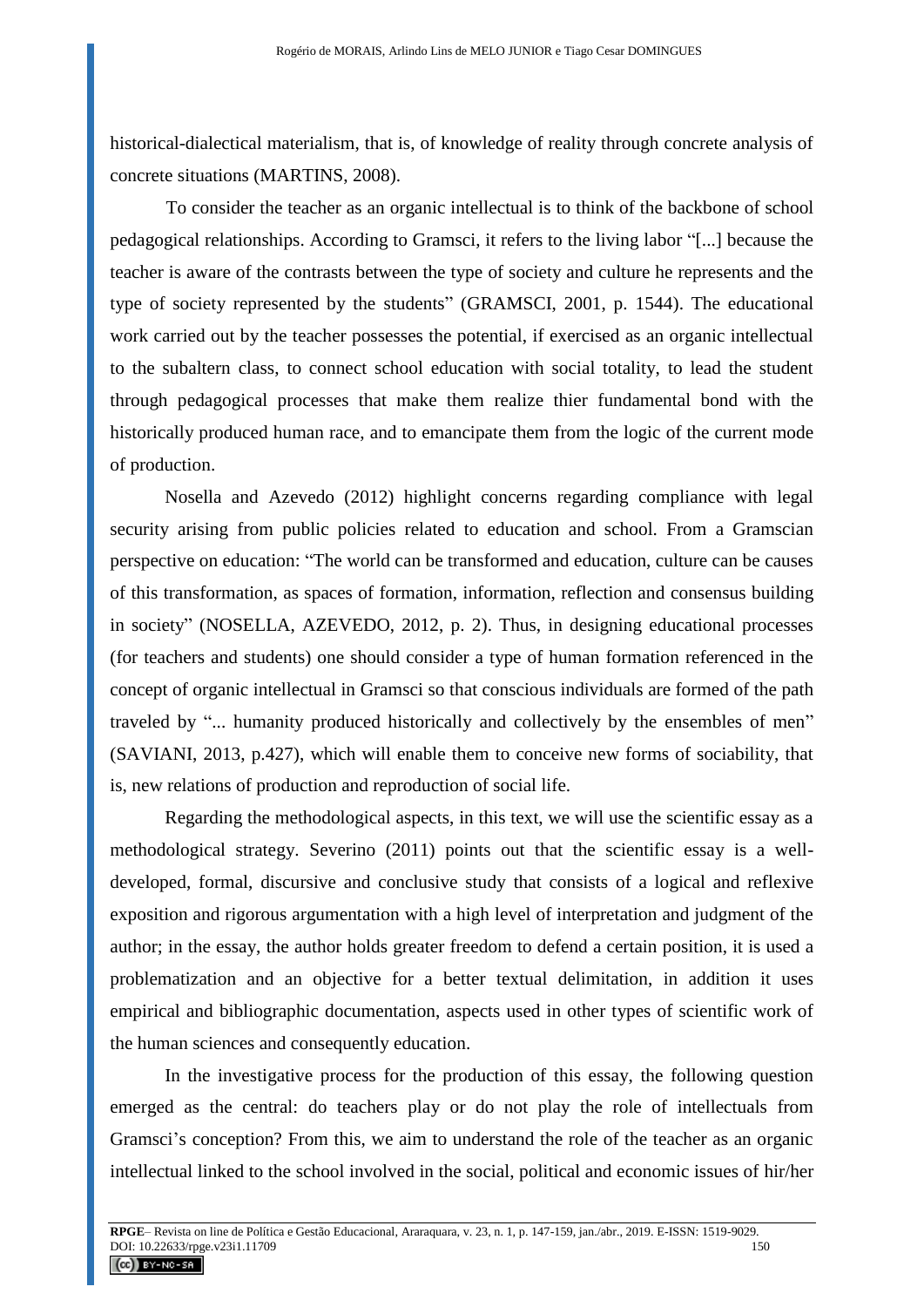context. It is hoped to understand, in the first moment, the meaning of the concept of organic intellectual for the philosophy of Antônio Gramsci. From this discussion, we will reflect on the condition of the teacher, verifying if he/she can be considered an organic intellectual in the Gramscian conception in his/her professional performance.

#### **The teacher as an organic intellectual**

The role of the teacher as an organic intellectual can be understood sensitively if we consider the processes of the individual identity formation according Gramscian. The processes initiated at the moment of the individual's entry into the world are influenced by the active human relationships and the cultural elements shared by the groups in which one takes part. According to Gramsci (2005), cultural elements are infused mechanically, from the outside to the interior of the individual, forming a composite unit. It is the formation of a conception of the World inherited in the context of cultural traditions. Humanity is reflected in individuality. Relationships occur dialectically between a) individuality, b) other men and c) nature (GRAMSCI, 2001).

Individuality is constituted within the social organism in which one is allocated and is the product of historical processes. By conscious rationality one can carry out the analysis of these elements and the historical process, that is, an act of freedom itself. It is the possibility of forging a new conception of the World from the one that already exists, and this can be according to the actual existential collective needs, that is, the production of a conception of the World that is realized in a concrete reality in the form of political, cultural and economic systems that are in accordance with the popular will. Here the role of the organic intellectual, especially that of the teacher, comes in such a way that pedagogical processes are directed towards the formation of a critical awareness of what we have received as a social heritage from all historical periods (GRAMSCI, 2005, p.1).

The teacher as an organic intellectual, in the Gramscian conception, has the function of homogenizing the conception of the World characterized by common sense. This means that the cultural elements present in the individual's worldview are disaggregated, fragmented and largely incoherent, that is, a conflicting whole (dialogic) (GRAMSCI, 2004). The traditional intellectual was a fundamental element in the organization of the predominantly peasant and artisan society, as well as the clerics. In the Modern State, the dominant class trains a specific type of intellectual to maintain homogeneity, which is the "industry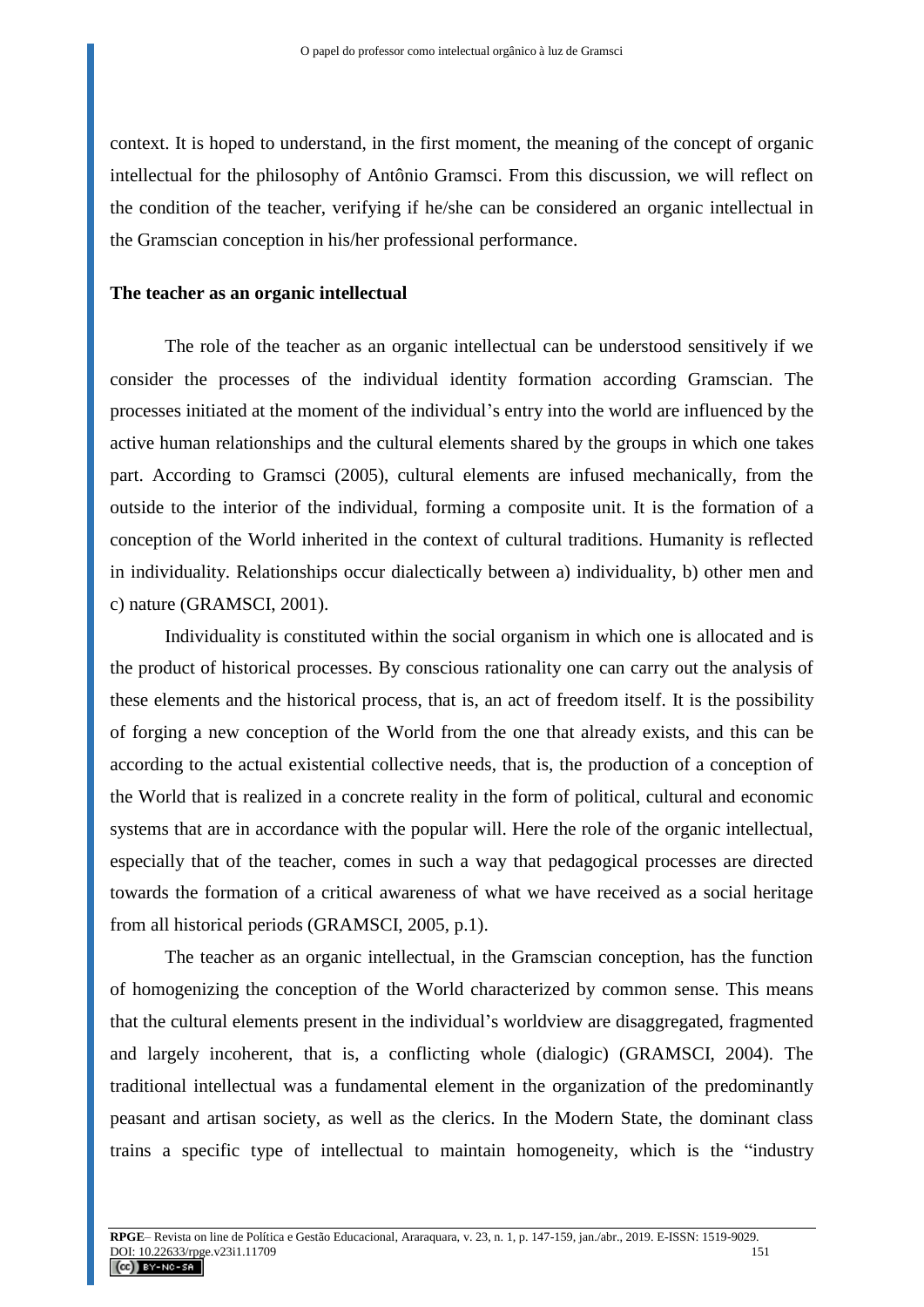introduced a new type of intellectual: the technical organizer, the specialist of applied science" (GRAMSCI, 2004, p. 424).

In a Gramscian perspective there are two categories of intellectuals, the traditional intellectuals and the organic ones. The first category represents a historical continuity in the midst of social and political changes, just as ecclesiastics seek to preserve the characteristics of their tradition. The second category is that of the organic intellectuals, which refers to:

> [...] every social group, born on the grounds of an essential function in the world of economic production, creates organically one or more layers of intellectuals that give it homogeneity and an awareness of its own function, not only in the field economic, but also in the social and political field<sup>5</sup>. (GRAMSCI, 2001, p. 15)

The function of the teacher as an organic intellectual is intrinsic to Gramscian philosophy which presents itself in a unitary way. The different concepts are articulated in a theoretical organicity that reveal society and school education as fields for social integration. The teacher in the school must exercise the function of the organic intellectual, that is, of raising the intellectual level of the masses, developing a conception of the World that is coherent, articulate and organic so that it becomes hegemonic.

The whole process of raising mass culture takes place in a pedagogical relationship. This process, in detail, can "pass through the family and the school and in the latter it happens in the teacher-student pedagogical relation, when concretely the educational principle of work is realized" (MIGUEL, 2002, p. 09).

With the advent of capitalism, according to Gramsci (2005), the stratum of the intellectuals was radically changed in all countries. The commodification of culture has brought strong structural resonances to cultural identity, since a tax process of one culture, which is totally foreign to the other, is strengthened by the great navigations. Since the medieval period, traditional intellectuals, such as clergymen, promoted evangelization by linking up with the monarchical social organism, later in the twentieth century; mass media stand out as occupying this function, and in the twenty-first century social networks through channels of world-view dissemination, through videos, etc. The function exercised by these traditional intellectual and organic intellectuals through the media, without dwelling within

<sup>5</sup> Original text: todo grupo social, nascendo sobre o terreno originário de uma função essencial no mundo da produção econômica, cria junto a si, organicamente, uma ou mais camadas de intelectuais que lhe dão homogeneidade e consciência da própria função não apenas no campo econômico, mas também no campo social e político.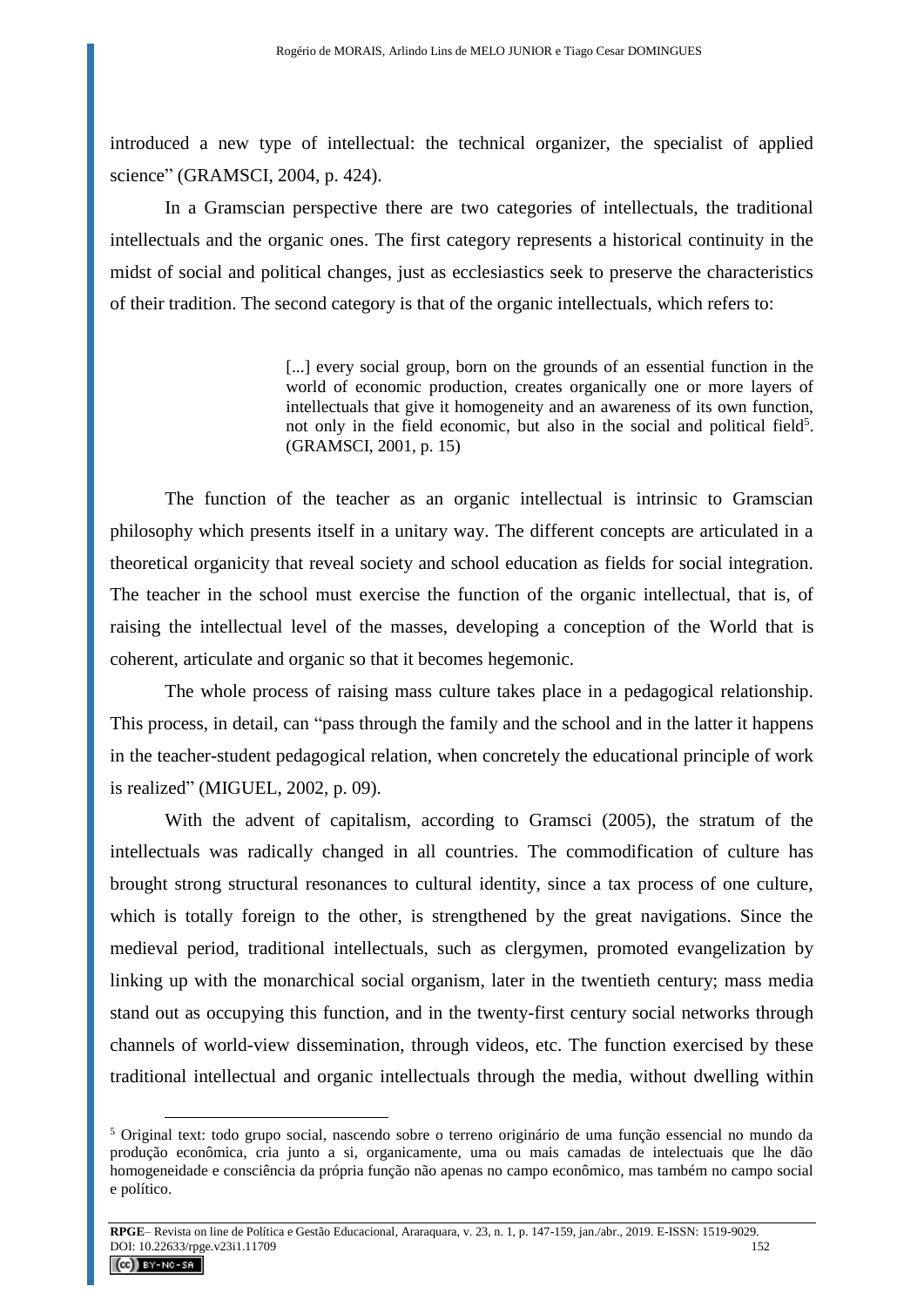the limits of territorial boundaries, strengthen the formation of social groups from the dissemination of worldviews. Thus, in the processes of globalization, capitalist hegemony has advanced to all the recesses of the planet, serving, above all, to legitimize domination (MARTINS, 2013).

In this sense, the revolution dreamed of by Gramsci must be carried out procedurally "in the minds and hearts of men and women, in the family, in the public square, in the fields, in the media and, obviously, in the schools" (AZEVEDO; NOSELLA, 2012, p. 27). Semeraro (2000) emphasizes that modernity is surrounded by organic intellectuals linked to the dominant class, in a strictly technological-utilitarian and non-ethical-political sense, indulging in the flow of words and novels. They are watchdogs of the bosses, incapable of creating a self-criticism of the group they represent, moving away diametrically from a striking feature of Gramscian thought: popular knowledge, collective and democratic construction of a new social project (SEMERARO, 2000).

The organic intellectual teacher involved in a dialogical education is one that teaches using the curricular contents beyond the traditional sayings, but uses the knowledge historically inherited by humanity referring to the production of a critical reflection on such contents. Thus, this teacher is linked to the vicissitudes of a given society, in a concrete historical period, connected to the world of work, politics and culture, can also be classified as organic, since education mediates between material and cultural reality (MARTINS, p. 138, 2011).

Also, the teacher as an organic intellectual educating the working class must critically recognize the ideologies present in the cultural elements contained in his/her conception of the World. Whether explicitly or implicitly, his/hers wishes, idiosyncrasies, values and ideas end up being taught concomitantly with the syllabus of the various disciplines throughout the school year. This is because the teacher's work as an organic intellectual cannot distinguish between the conception of the hegemonic and counter-hegemonic world without having a critical conscience (MARTINS, 2013).

The dominant class finds in school and in teachers, whether in the process of formal curricular creation, a profitable field to disseminate their worldview and annihilate any other view that effectively threatens their political project. Considering the school as one of these private apparatuses of hegemony and space necessary for the formation of the new intellectual and moral order, on a Gramscian look "opens the way for the reflection of the school's role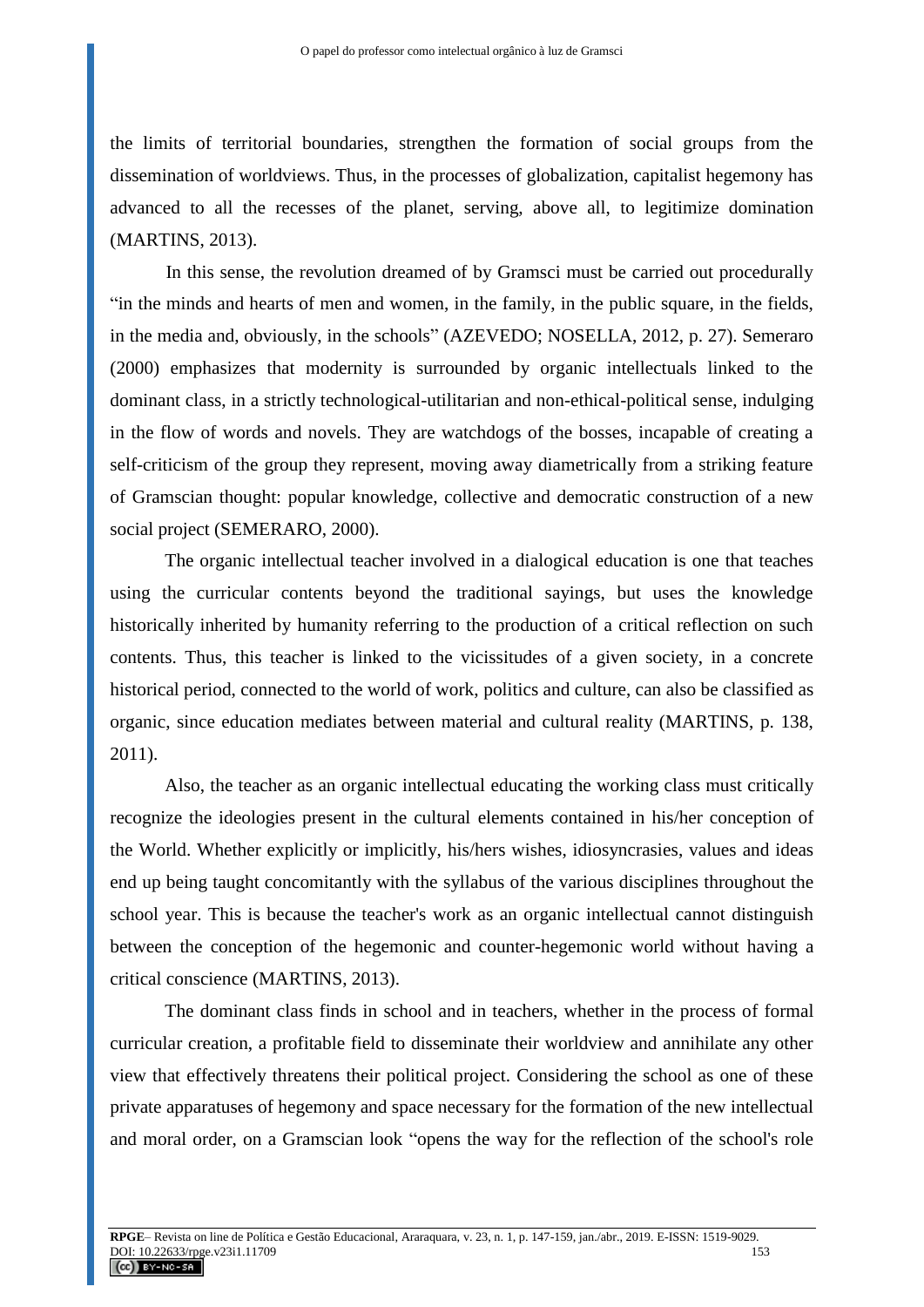today in the construction of a transforming and liberating praxis" (MIRANDA, 2007, p. 4). This because,

> In a dialectical relationship between determined and determinant, the school is able to elaborate, together with the less favored elements of society, the necessary instruments for the conquest of citizenship. Thus, the transformation of the present support structures finds in school, in access to scientific knowledge and in the critical reading of reality, important aspects of the organization of social practice<sup>6</sup>. (MIRANDA, 2017, p. 4)

Thus, one should be aware of how the formal curriculum is organized in time and space, because instead of promoting social equity, they often contribute to excluding, separating, segregating the working class through mechanisms such as: non-learning , because it is not significant, due to the separation of theory and practice, causing an immeasurable gap between the proletarian and the bourgeoisie (MARTINS, 2013).

It is understood that the teacher in the function of organic intellectual belonging to the subaltern class, will be able to carry out revolutionary struggles from the interweaving between scientific and popular knowledge, in a cultural elevation, from common sense to common sense. In this sense,

> Organic intellectuals, [...] are the intellectuals who are part of a living and expanding organism. Therefore, they are at the same time connected to the world of work, to the most advanced political and cultural organizations that their social group develops to direct society. By being an active part of this plot, "organic" intellectuals intertwine with a global project of society and with a type of state able to operate the "conformation of the masses in the material and cultural level of production" demanded by the class in power<sup>7</sup>. (SEMERARO, 2006. p. 185)

A teacher's work as an organic intellectual should be revolutionary, not neutral, because a neutrality would indirectly benefit only the dominant class because there is no coherent, articulate and organic counter-hegemonic project. For the revolutionary process to take place in and out of schools, it is fundamental that there be many transgressions in the form of the teacher educating his students, because, although limited, there is power in his



<sup>6</sup> Original text: Em uma relação dialética entre determinada e determinante, a escola tem condições de elaborar, junto aos elementos menos favorecidos da sociedade, instrumentos necessários à conquista da cidadania. Logo, a transformação das estruturas sustentadoras atuais encontra na escola, no acesso ao saber científico e na leitura crítica da realidade, aspectos importantes da organização da prática social.

<sup>7</sup> Original text: Os intelectuais orgânicos, [...] são os intelectuais que fazem parte de um organismo vivo e em expansão. Por isso, estão ao mesmo tempo conectados ao mundo do trabalho, às organizações políticas e culturais mais avançadas que o seu grupo social desenvolve para dirigir a sociedade. Ao fazer parte ativa dessa trama, os intelectuais "orgânicos" se interligam a um projeto global de sociedade e a um tipo de Estado capaz de operar a "conformação das massas no nível de produção" material e cultural exigido pela classe no poder.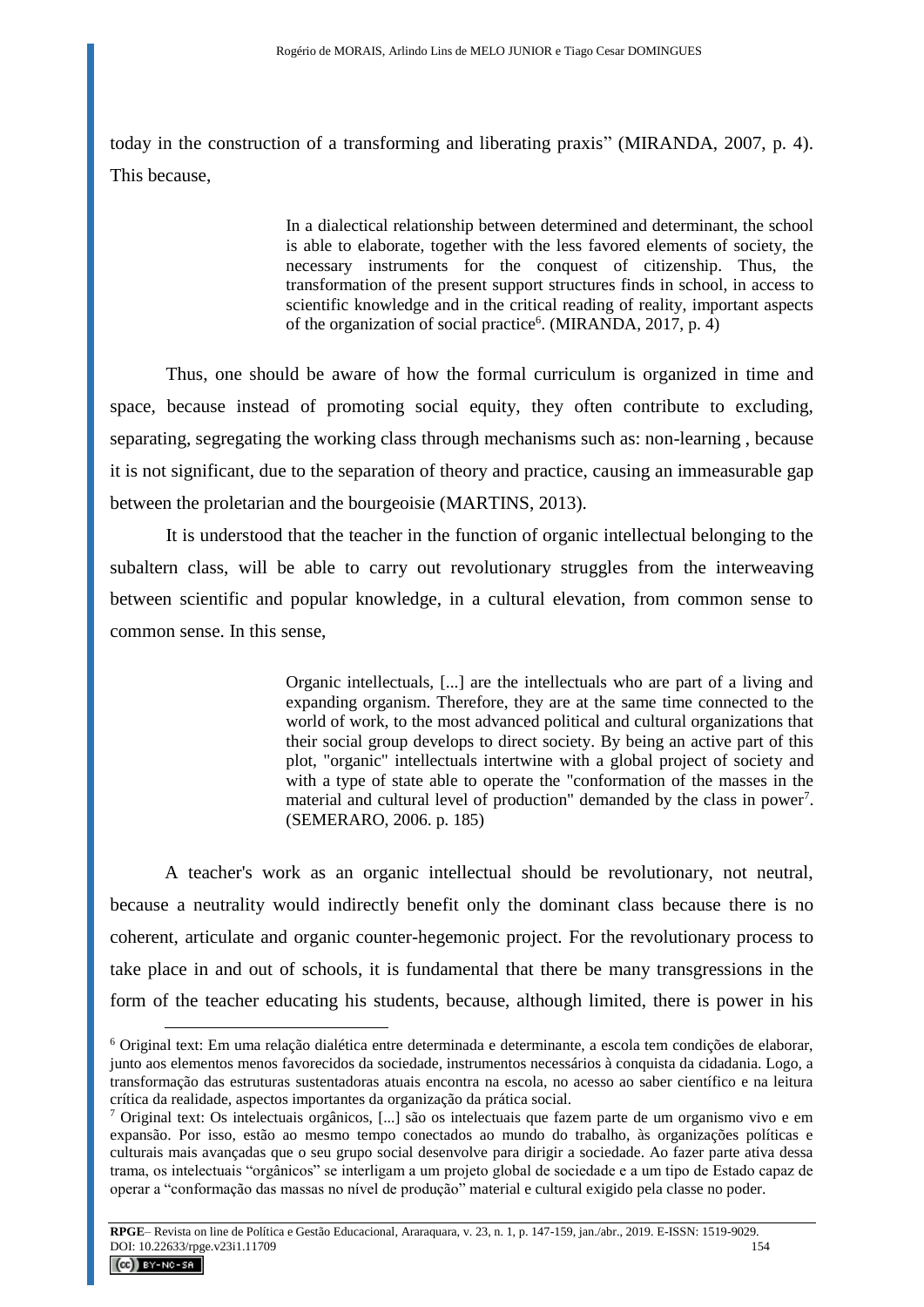hands. Power to engender pedagogical processes that produce critical consciousness resistant to the hegemonic culture of the bourgeois class. It is about the possibility of a revolutionary education, even in a social context fascist or reactionary (NOSELLA; AZEVEDO, 2012).

The main transgression occurs in the production of a new curricular conception, accompanied by the democratization of the relations between the members of the school community, rising against the prescriptive educational models that benefit specific groups, that is, the curriculum being determined by higher instances that transforms the subjects of education in peaceful objects. On the contrary, a revolutionary curriculum must emerge in a personalized way, referenced in historically accumulated knowledge, dialoguing with the cultural context, starting from the common sense, from the social contradictions that, every day, at all times are exposed, aiming to overcome the sense fragmentation, incoherence, domination, exploitation and alienation in order to promote the cultural elevation and consequently the emancipation of all.

The historically accumulated cultural, philosophical, scientific and technological heritage fundamentally characterizes the being of humanity. A teacher as an organic intellectual should appropriate the most advanced knowledge produced historically by men so that a cathartic educational process of understanding of the natural and cultural reality itself takes place.

In understanding the concrete reality from the accumulation of historical knowledge, it should also consider the processes of production of social reality from the work of men and their dialectical implications in what man himself is. With this, it becomes necessary to know in order to transform. As Karl Marx stated in 1845 in the Theses on Feuerbach: "Philosophers have only interpreted the world in different ways; the question, however, is to transform it". However, a teacher as an organic intellectual should be ethical-political in order to produce cathartic pedagogical processes that direct his/her students to understand the natural and social reality. Such as planning educational processes that produce the "moral and intellectual reform" (GRAMSCI, 2007, p. 18) of the masses with the goal of transforming and sustaining an effectively ethical social organization.

# **Teacher's roles as an organic intellectual: scientific-philosophical, educationalcultural and political**

Martins (2011) based on the thought of Gramsci identifies three functions of an organic intellectual teacher concerning the dispute for hegemony in the capitalist context. The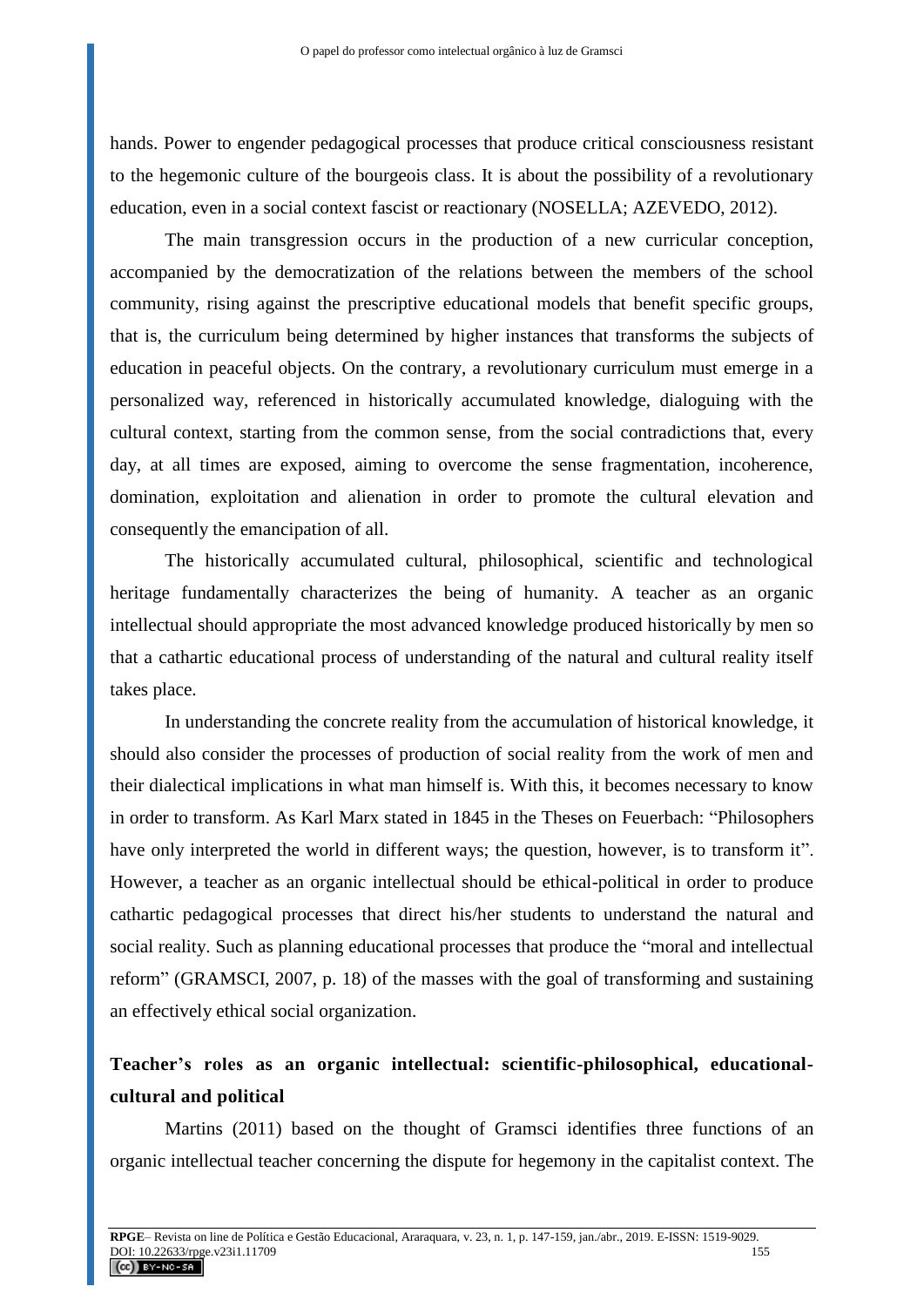function of the teacher as an organic intellectual to the school also consists in a work for the production of the hegemony of the popular will. It is about producing a moral and intellectual reform, and as a result, to produce new human relations socially structured according to popular interest. This will be done by the triple path; (a) scientific-philosophical, (b) educational-cultural and (c) politics (MARTINS, 2013).

(a) The scientific-philosophical function tries to understand the dynamics of society, in its various dimensions: political, economic, social, educational, and so on. Through the philosophy of praxis, you will be able to know the coming to be of this society, its institutional structures, its potentialities and limitations. In this way, it will formulate a new vision of the world in view of a new organization, anchored in the interests of the working class (MARTINS, 2013). This first function refers to the knowledge of social reality through the philosophy of praxis and the production, dissemination of a new world view in the form of procedural and pedagogical relationships to produce a new historical block. The organic intellectual to the subaltern classes would be able to:

> [...] questioning the hegemonic worldview and, at the same time, presenting alternatives to the subaltern classes in the contest for hegemony, raising to another level the understanding they have of reality, enabling them to become aware of the process of economic exploitation, social alienation and ethical-political subalternity to which they are subjected, in order to mobilize them to fight for the overcoming of this historical condition lived under the aegis of the capitalist way of life<sup>8</sup>. (MARTINS, 2011, p. 141)

(b) Cultural Educational Function is intrinsically articulated with the scientificphilosophical function. The task of producing a new world view through the philosophy of praxis refers to the scientific-philosophical function. However, the dissemination of this new world view is properly a pedagogical relation regarding the educational-cultural function. The educational processes carried out within or outside school tend to articulate with the hegemony of the dominant social group, causing the subaltern class to be taught to live according to the needs and desires external to their class (MARTINS, 2013).

In a Gramscian perspective one can understand the importance of the educationalcultural dimension in the revolutionary process through the school education revealed in the concept "unitary school". In school education a contrast is established between the original

<sup>8</sup> Original text: [...] questionar a visão de mundo hegemônica e, ao mesmo tempo, apresentar alternativas às classes subalternas na disputa pela hegemonia, elevando a outro patamar a compreensão que têm da realidade, possibilitando-lhes a sensibilização em relação ao processo de exploração econômica, de alienação social e de subalternidade ético-política a que estão submetidas, para mobilizá-las a lutar em busca dessa superação dessa condição histórica vivida sob a égide do modo de vida capitalista.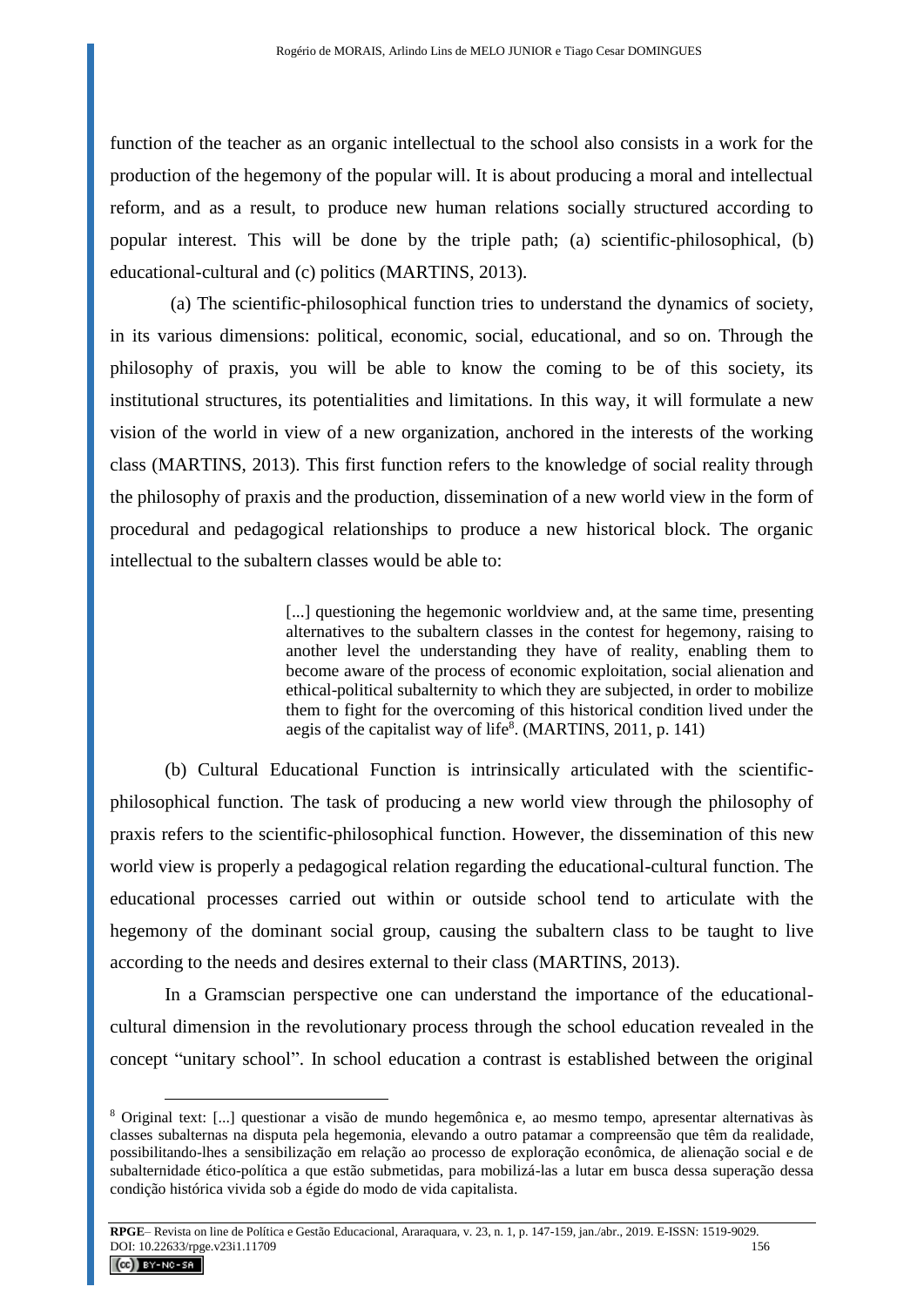culture of the subaltern class and that of the bourgeois class. It is to develop educational processes for the cultural elevation of the masses, so that a new articulated, organic and unitary world view is possible.

Martins (2013) mentions that the organic intellectual to the subaltern class has in the educational-cultural function the opportunity to integrate organically to the people, to better understand it and to be able to mobilize it for action. Thus, it will be necessary for this intellectual to fully readjust his values, his beliefs, principles, and especially his language, so that he can collaborate in the construction of a new historical block that has immaterial and material force for its concretization. In addition, its performance happens objectively and subjectively, striving to build an egalitarian society based on the principle of freedom, as human self-creation (MARTINS, 2013).

(c) The political function involves the social engagement of the organic intellectual considering its philosophical-scientific and educational-cultural function. In the social context, a teacher is impregnated by politics, while at the same time politics holds deep relations within civil society (MARTINS, 2013; NOSELLA; AZEVEDO, 2012). Therefore, in the political function, the expected result is the construction of a "historical block", that is, an articulated and contradictory set of structural and superstructural forces that expresses the set of social relations of production (GRAMSCI, 1999, p. 250) according to the popular will.

This new class of intellectuals has the function of organizing the subaltern classes to produce a new conception of the world, to spread culturally and to act for the liberation of the oppressed, forging a new historical block, born under the aegis of the exploited, excluded, dominated and directed by the hegemonic class (MARTINS, 2011). Thus, in the context of a unilateral education, the need for an organic intellectual teacher to the subaltern classes is strongly felt, who feels what the people feel, and he/she is politically engaged in a triple function, as mentioned above, according to Martins (2013).

#### **Final remarks**

It is understood that a teacher as an organic intellectual in Gramsci acts in an epistemological way to know the social reality through the philosophy of praxis, to disseminate this new worldview between cultural contrasts, in a pedagogical and cathartic process, to produce a new historical block. It is a question of mobilizing the masses through moral and intellectual reform to act in order to overcome the historical condition of capitalist exploitation in order to sustain another social structure.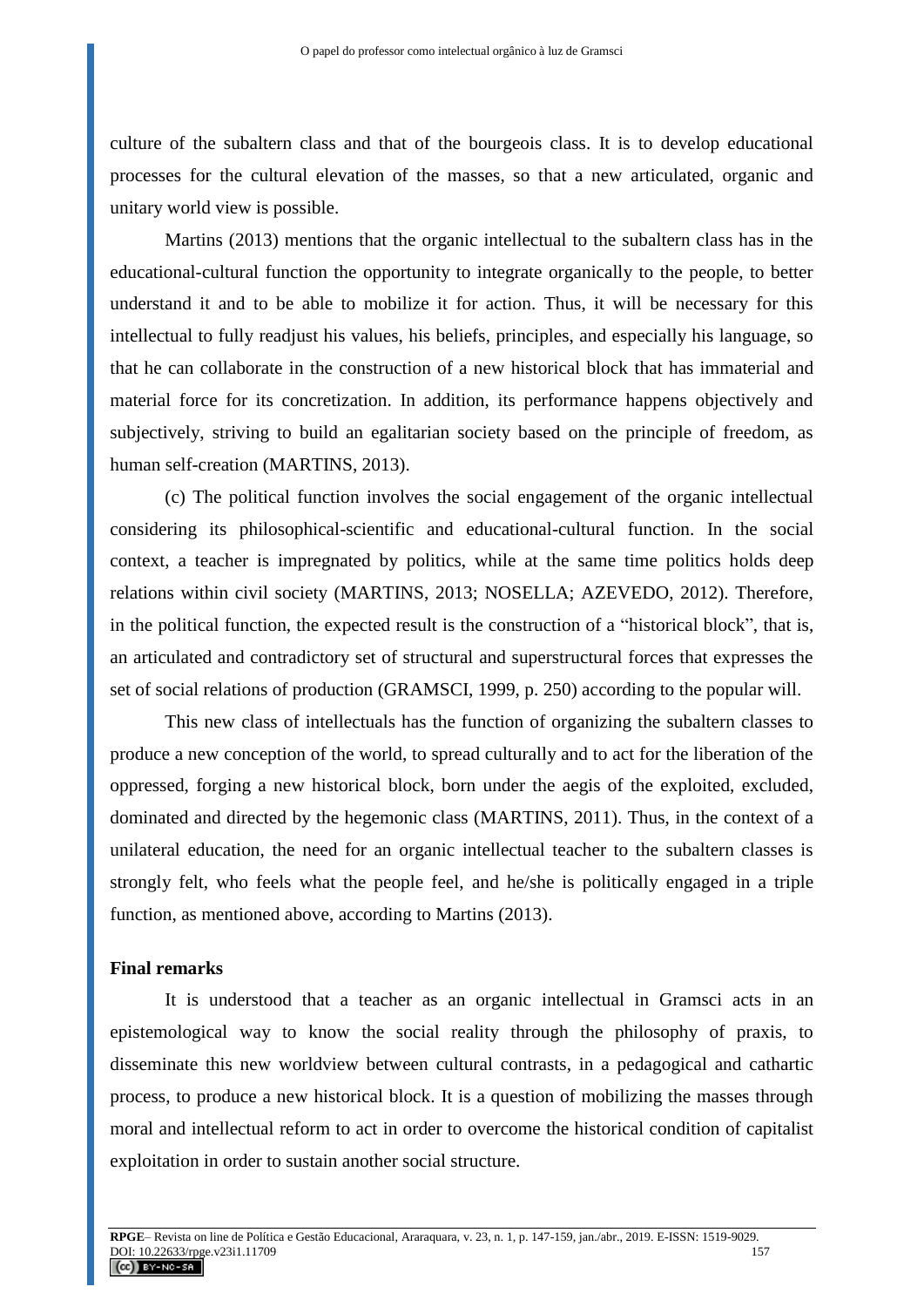In this sense, the function of the teacher as an organic intellectual to the school consists of a work of dialogical reflections in favor of the popular will. It is a matter of producing a moral and intellectual reform, and as a consequence, producing new human relations socially structured according to this same interest, constituted of the functions: scientific-philosophical, educational-cultural and political. The teacher as an organic intellectual, in its various levels of performance, plays the crucial role in the formation of consensus, since they are creators, mediators and multipliers of public opinion (NOSELLA; AZEVEDO, 2012).

In this sense, the organic intellectuals of the subaltern class have the function of formulating, disseminating and consolidating a new vision of the world that has the power to concretely effect and promote the radical transformation of the way of life. It is in the praxis that will happen the overcoming of fragmentation, occasionally and incoherence present in the conception of the World to be overcome. When the teacher performs his work in a unity between theory and practice, he will exercise the function of an organic intellectual so that he is deeply bound up with the material and immaterial needs of the social group in which he belongs. He will have succeeded in his scientific-philosophical, educational-cultural and political functions when the collective action of the school in concrete reality is in the same organic, articulated and coherent way as the conception of the World, that is, the philosophy of praxis.

## **REFERENCES**

GRAMSCI, Antonio. **Cadernos do cárcere – volume 1:** Introdução ao estudo da filosofia; A filosofia da Benedetto Croce. Ed. e trad. de Carlos N. Coutinho, co-edição de Luiz S. Henriques e Marco A. Nogueira. Rio de Janeiro: Civilização Brasileira, 1999.

GRAMSCI, Antonio. **Cadernos do cárcere – volume 2:** Os intelectuais; o princícpio educativo; jornalismo. 2. Ed. Trad. de Carlos N. Coutinho, co-edição de Luiz S. Henriques e Marco A. Nogueira. Rio de Janeiro: Civilização Brasileira, 2001.

GRAMSCI, Antonio. **Cadernos do cárcere – volume 4:** Antonio Gramsci: Temas de cultura. Ação Católica. Americanismo e Fordismo. Trad. de Carlos N. Coutinho; co-edição de Luiz S. Henriques e Marco A. Nogueira. Rio de Janeiro: Civilização Brasileira, 2001.

GRAMSCI, Antonio. **Cadernos do cárcere – volume 5:** Antonio Gramsci: O Risorgimento: notas sobre a história da Itália. Trad. de Luiz Sérgio Henriques; co-edição Carlos Nelson Coutinho e Marcos A. Nogueira. Rio de Janeiro: Civilização Brasileira, 2002.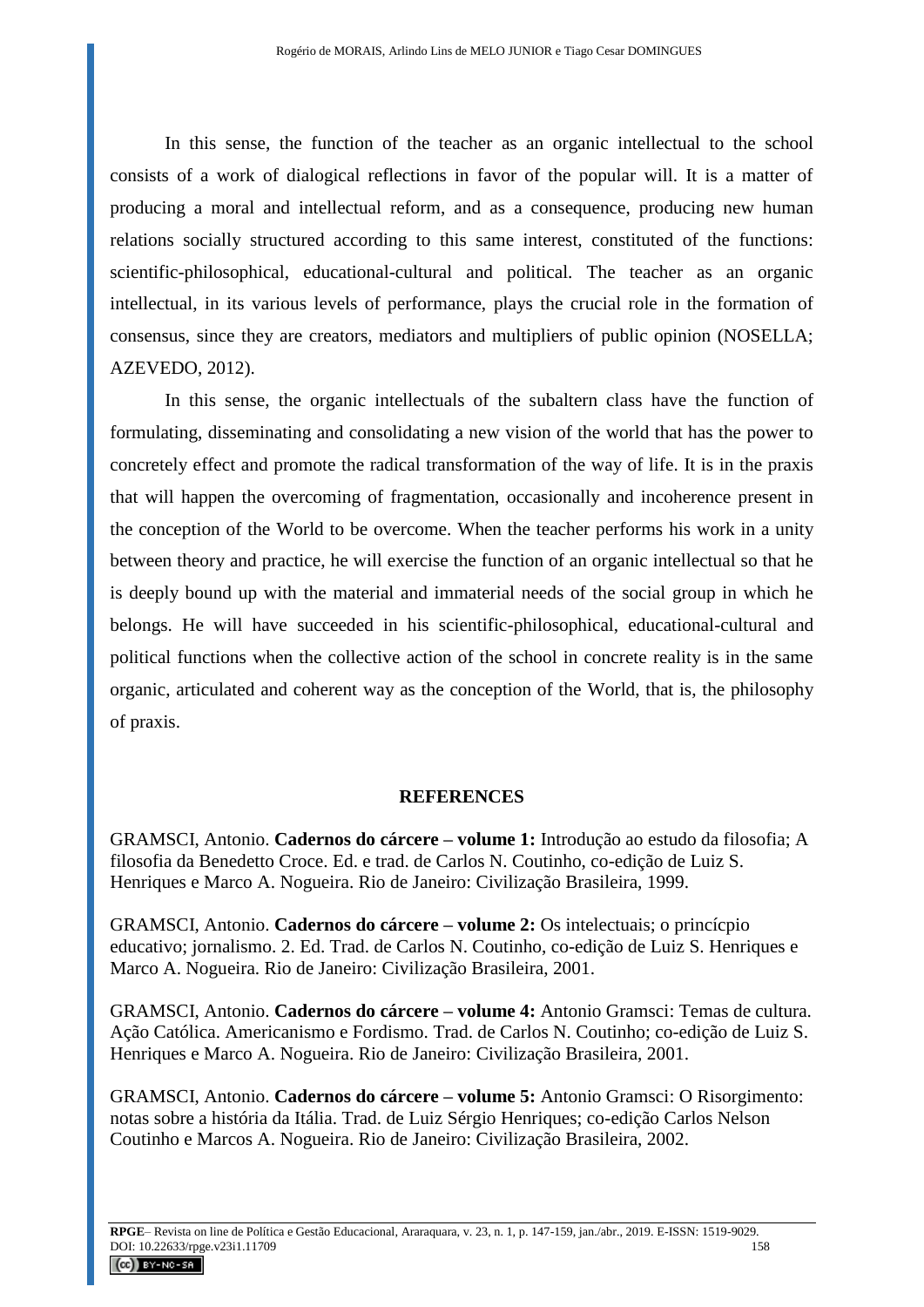GRAMSCI, Antonio. **Cadernos do cárcere – volume 6:** Antonio Gramsci: Literatura e Folclore. Trad. de Luiz Sérgio Henriques, Carlos Nelson Coutinho e Marcos A. Nogueira. Rio de Janeiro: Civilização Brasileira, 2002.

GRAMSCI, Antonio. **Cadernos do cárcere – volume 3:** Antonio Gramsci: Maquiavel; notas sobre o Estado e a política. 3. Ed. Trad. de Carlos N. Coutinho; co-edição de Luiz S. Henriques e Marco A. Nogueira. Rio de Janeiro: Civilização Brasileira, 2007.

BRASIL. Constituição da República Federativa do Brasil. Brasília: **Imprensa Oficial**, 1988.

BRASIL. LDB nº9.394, de 20 de dezembro de 1996. **Lei de Diretrizes e Bases da Educação Nacional** – Brasília, MEC/SEESP, 1996.

CARDOSO, Mario Mariano; MARTINS, Marcos Francisco. A catarse na Pedagogia histórico-crítica. **Revista HISTEDBR Online**. Campinas, n. 57, p. 146-164, jun., 2014.

MARTINS, Marcos Francisco. Gramsci, os intelectuais e suas funções científico-filosófica, educativo-cultural e política. **Revista Pro-posições,** Campinas, v. 22, n. 3, p. 131-148, set/dez., 2011.

MARTINS, Marcos Francisco. Gramsci, Filosofia e Educação. **Revista UEPG online**, Ponta Grossa, v. 8, n.1, p. 13-40, jan./jun., 2013.

MIGUEL, Maria Elisabeth Blanck. O pensamento pedagógico de Gramsci. **Revista Diálogo Educacional**, Curitiba, v. 3, n. 7, p. 63-73, set./dez., 2002.

MIRANDA, Flavine Assis. Desigualdade social e dualidade escolar: os programas de aceleração da aprendizagem e a escola unitária em Gramsci. **Revista on line de Política e Gestão Educacional**, Araraquara, v. 4, n. 4, p. 01-44, jan./abr., 2007.

NOSELLA, Paolo; AZEVEDO, Mário Luiz Neves. A educação em Gramsci. **Rev. Teoria e Prática da Educação**, v. 15, n. 2, p. 25-33, 2012.

SAVIANI, Dermeval. **Educação Brasileira**: estrutura e sistema. Campinas: Autores Associados, 2012.

SAVIANI, Dermeval. **Histórias das ideias pedagógicas no Brasil**. Campinas, SP: Autores Associados, 2013.

SEMERARO, Giovanni. Intelectuais orgânicos: atualidade e contraponto. **Anais...** 29ª Reunião anual da associação nacional de pós-graduação e pesquisa em educação (ANPED), n. 17, p. 01-16, Caxambu - MG. 2000

SEMERARO, Giovanni**. Intelectuais "orgânicos" em tempos de pós- modernidade. Cadernos Cedes.** Campinas, v. 26, n. 70, p. 373-391, 2006.

SEVERINO, Antonio Joaquim. **Metodologia do trabalho científico**. São Paulo: Cortez, 2011.